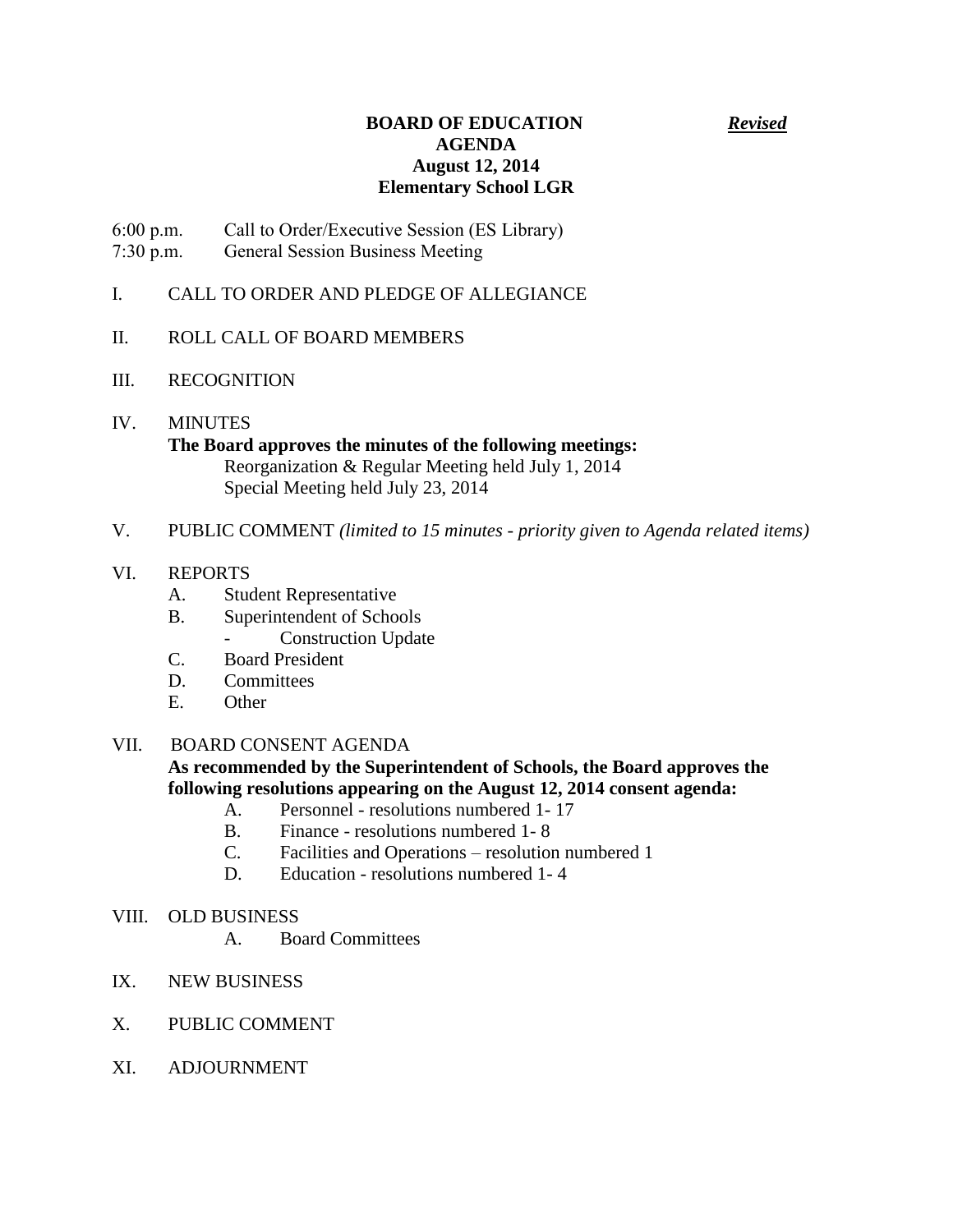## **CONSENT AGENDA** August 12, 2014

### **A. Personnel**

1. Extension of Leave

The Board approves the request of Kimberly Berg, teacher of Elementary Education, for an extension of her current leave of absence from August 27, 2014 until on or about March 16, 2015.

2. Leave Replacement Appointment

The Board approves the appointment of Janelle Bellotti as a .7FTE teacher of Elementary Education, on a leave replacement basis (for Kimberly Berg) effective August 27, 2014 through on or about March 16, 2015, at Level MA30 Step 7, in accordance with the negotiated agreement with the Port Jefferson Teachers Association.

3. Leave Replacement Appointment

The Board approves the appointment of Camille Doherty as a teacher of Mathematics, on a leave replacement basis (for Winifred Kuemmel), on a substitute basis from August 27, 2014 to on or about October 14, 2014; and, on a leave replacement basis, at Level MA Step 1, effective on or about October 14, 2014 through January 31, 2015, in accordance with the negotiated agreement with the Port Jefferson Teachers Association.

4. Appointment - .4 FTE Physics Teacher

The Board approves the appointment of Thomas Tomaszewski as a .3 FTE Physics teacher (Semester 1), and .5 FTE Physics teacher (Semester 2), effective August 27, 2014, at level MA60 Step 7 (prorated), for the 2014-2015 school year, in accordance with the negotiated agreement with the Port Jefferson Teachers Association.

5. Appointment – Coaches

The Board approves the appointment of the following coaches for the 2014-2015 school year, in accordance with the negotiated agreement with the Port Jefferson Teachers Association:

Fall Field Hockey 7/8 Nancy Gallagher Field Hockey JV Emily Fleckenstein Soccer JV Girls Michelle Aponte, pending CPR & FA Soccer 7/8 Boys Peter J. Esposito, pending TCL Independent Varsity Swimming (Boys/Girls) Mary Fleckenstein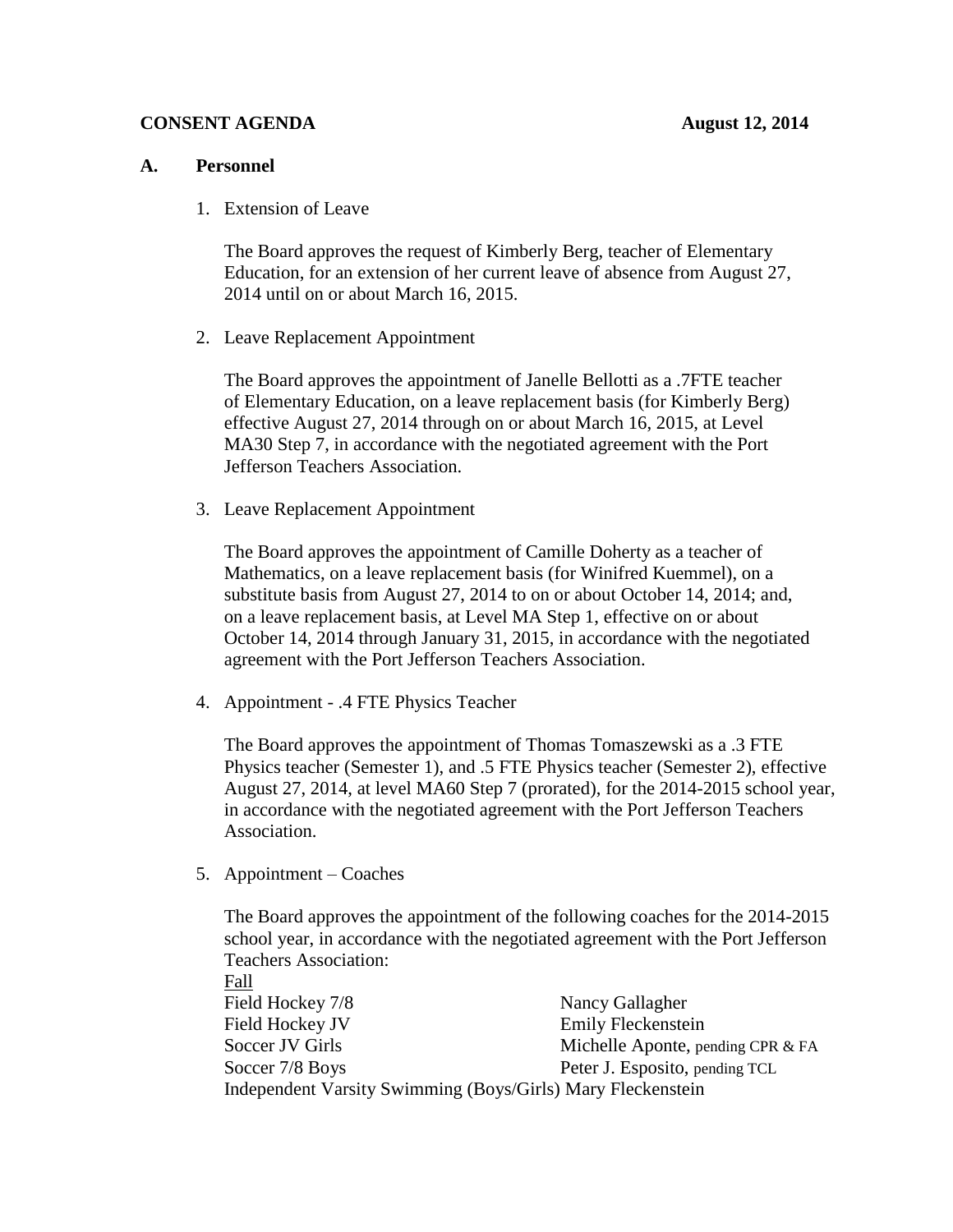Winter Winter Track Varsity Boys Rod Cawley Winter Track Varsity Boys Assistant Andrew Cosci Wrestling Varsity **Michael Maletta** Basketball 7/8 Boys Charles Ruoff Basketball 7/8 Girls Paige Macleod Volleyball 7/8 Girls Elizabeth Manly Spring Spring Track Varsity Boys Rod Cawley Spring Track Varsity Boys Assistant Andrew Cosci Spring Track Varsity Girls Dinarae Camarda Tennis Varsity Boys Dennis Christofor Baseball Varsity Jesse Rosen Spring Track 7/8 Boys Keith Beuhler Lacrosse 7/8 Girls Elizabeth Manly

6. Reclassification

The Board approves the reclassification of the appointment of Bernadine Devlin from Teaching Assistant to Teacher Aide, effective August 27, 2014, in accordance with the Suffolk County Department of Civil Service and the negotiated agreement with the United Paraprofessionals Association of Port Jefferson.

7. Amended Employment Agreement – Executive Director of Pupil Personnel **Services** 

The Board approves the amended Employment Agreement for the Executive Director of Pupil Personnel Services, dated August 12, 2014; and further, the Board authorizes the President of the Board of Education to execute said agreement on behalf of the Board.

8. Resignation – Teaching Assistant

The Board accepts the resignation of Michelle Lautato as a Teaching Assistant effective July 9, 2014.

9. Extra Class Assignment

The Board approves the following extra class assignments for the 2014-2015 school year, in accordance with the negotiated agreement with the Port Jefferson Teachers Association:

 Robert Farenga - Foreign Language Grade 6, .2 FTE full year Michel Krivosta – AP Physics, .2 FTE full year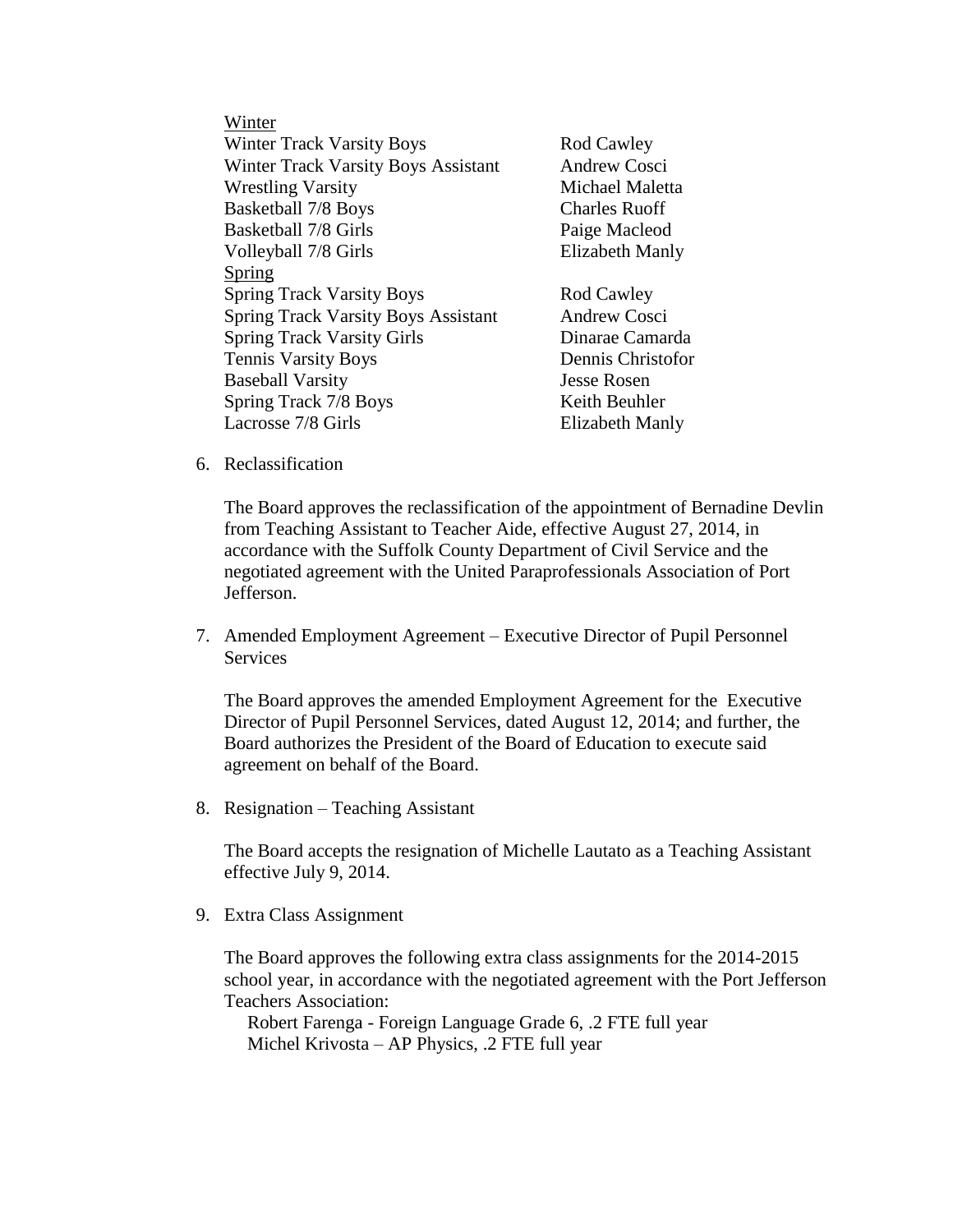#### 10. Curriculum Project

The Board approves the following teacher and Curriculum Project for the 2014- 2015 school year, in accordance with the negotiated agreement with the Port Jefferson Teachers Association:

Regina Paquette – Title III and Part 154-Data Preparation for Funding and Programs (not to exceed 10 hours)

### 11. Curriculum Mapping

The Board approves the following teachers and Curriculum Mapping for the 2014-2015 school year, in accordance with the negotiated agreement with the Port Jefferson Teachers Association:

Full-Year Course - Building Map 16 hours and District Map 4 hours, total of 20 hours shared: Kelly Spencer and Taylor Forstell– Self-Contained Special Ed. Class - English Grades 9 & 10

Full-Year Course - Building Map 16 hours and District Map 4 hours, total of 20 hours shared: Melissa Zinger and Taylor Forstell– Self-Contained Special Ed. Class – Social Studies Grades 9 & 10

Full Year Course - Building Map 16 hours and District Map 4 hours, total of 20 hours shared: Kandice Brucella and Winifred Kuemmel - Concepts in Geometry

Half Year Course – 8 hours Gina Fedler - Self-Contained Special Ed. Lab Class for Living Environment

#### 12. Co-Curricular Appointments

The Board approves the following co-curricular appointments for the 2014-2015 school year in accordance with the negotiated agreement with the Port Jefferson Teachers Association: Elementary School Art Club – Richard Anderson Chess/Scrabble Club – Francoise Schachner Instrumental Music – Concerts – Vanessa Salzman, Mark Abbonizio Vocal Music – Concerts – Jessica Pastor, Lisa Scrom Greenhouse Club – Richard Lautato and Brian Kendrick (co-advisors) Homework Club – Laura Wickel Grade 3 Intramurals – Benjamin Bajus and Kevin Rowett Grades 4/5 Intramurals – Lorraine Novellino (pending FA & CPR) and Francoise Schachner (pending FA & CPR) Student Government – Dana St. Pierre and Michele Smith (co-advisors) Yearbook Club – Allison Coppi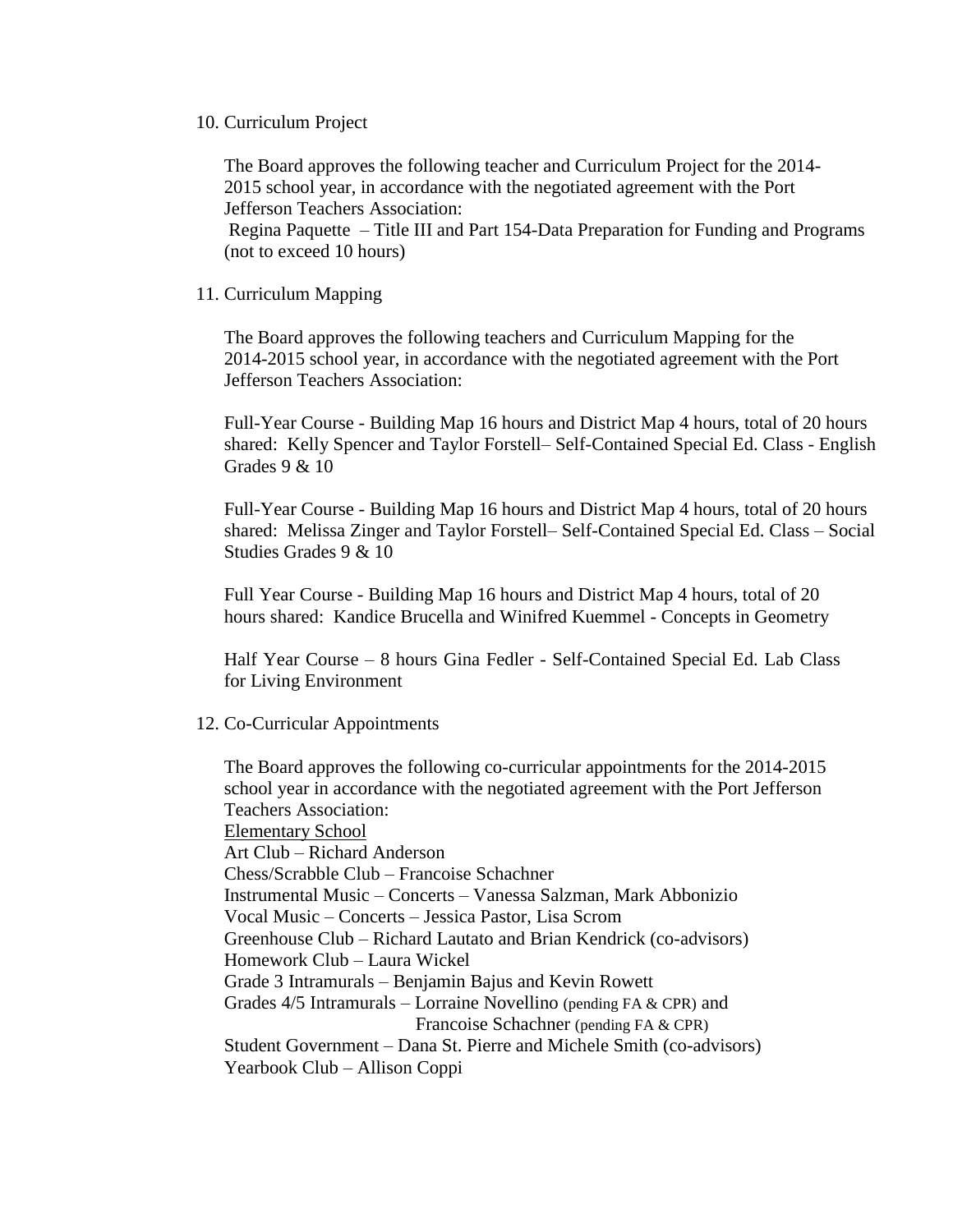Middle School Art Club – Stacey Schuman Band Concert Grade Six – Christine Creighton Band Concert Grades Seven/Eight – Edward Pisano Chorus Concert Grade Six – Katie Bernius Chorus Concert Grades Seven/Eight – Katie Bernius Strings Concert Grade Six – Vanessa Salzman Strings Concert Grades Seven/Eight – Christian Neubert Drama Club – Mary LaSita & Loraine Serabian (co-advisors) Detention Supervision – Robert Farenga and Nancy Bachety Environmental Club – Peter Burawa Frost Valley Trip Coordinator – Peter Burawa and Melissa Corey Grade 6 Intramurals – Peter Burawa (pending FA & CPR) and Melissa Corey (pending FA) Mathletes – Matthew Garofola and Megan Ryan (co-advisors) National Junior Honor Society – Michelle Landetta Newspaper – Allison Giannusa Science Olympiad – Adam Bouchard STEM Club – Robert Dunlop Student Council – Allison Giannusa Yearbook – Allison Giannusa High School Academic Team - Michel Krivosta Chamber Choir - Katie Bernius Community Service - Gina Fedler and Jesse Rosen (co-advisors) Concerts Instrumental - Christine Creighton Concerts Strings - Michael Caravello Concerts Vocal - Katie Bernius CSI - Adam Bouchard Detention Supervision - Susan Federico and Caroline Morgan Drama Club - Anthony Butera Freshman Class Advisor - Nicole Pennino-Costa and Heather Pisano (co-advisors) Gay-Straight Alliance - Kristin Britt and Dinarae Camarda (co-advisors) Investment Club - Robert Farenga Junior Class Advisor - Taylor Forstell and Kelly Spencer (co-advisors) Latin Club - Anne Algieri Leo Club - Kristine Vaccaro and Brian Chalmers (co-advisors) LISEC - Jonathan Maletta and Dawn DeLeonardis-Moody (co-advisors) MAST - Matthew Sefick Mathletes - Dennis Christofor Musical Productions - Jeanette Cooper and Anthony Butera (co-advisors) National Honor Society - Gregory Gorniok and Michel Krivosta (co-advisors) Robotics Club - Robert Dunlop and Brian Chalmers (co-advisors) Rotary-Interact Club - Deirdre Filippi SCIMATECH (Science Olympiad) - Michel Krivosta and Adam Bouchard (co-advisors) Senior Class Advisor - Christina Carlson and Melissa Zinger (co-advisors) Sophomore Class Advisor - Celiana Gandolfo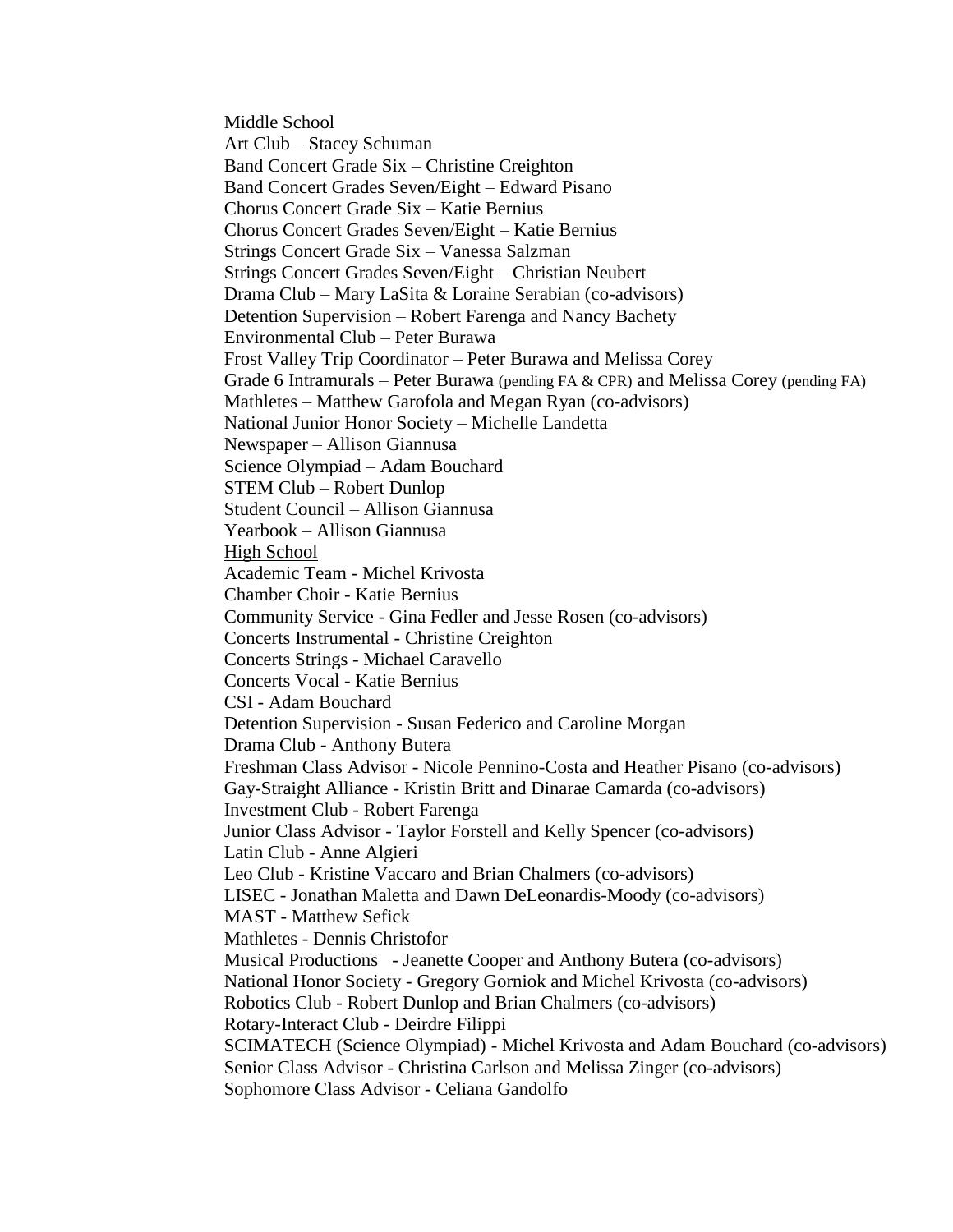STEM - Pete Burawa and Jonathan Maletta (co-advisors) Student Council - Sarah Ogden Technical Director - Edward John Worrell Tri-M Honor Society - Christine Creighton Yearbook - Caroline Morgan and Lynne Edsall (co-advisors)

13. Appointment – Facility Use Monitors

The Board approves the following Facility Use Monitor appointments, for service as needed, for the 2014-2015 school year, at the rate of \$20.00 per hour:

| Johanna O'Hara   | Stephanie Miazga        |
|------------------|-------------------------|
| Bonnie Kelsch    | Traci McGlynn           |
| Stephen Iturrino | Regina Booker           |
| Loraine Serabian | Lynn Scofield           |
| Bernie Devlin    | Karen Harvey            |
| Thomas Serabian  | Mary Kay Butera         |
| Hope Post        | <b>Constance Bermel</b> |
| Maureen Colon    | <b>Rosemary Griffen</b> |

14. Appointment – Deans

The Board approves the appointments of Andrew Cosci and Dinarae Camarda to the extra stipend positions of Dean of Students-Secondary Grades 6-12, for the 2014-2015 school year, at the rate of \$14,000 per annum.

15. Appointment – Substitutes

The Board approves the attached list of substitute appointments for the 2014-2015 school year.

16. Request for Extension of Unpaid Leave

The Board approves the request of Carla Greco for an extension of her unpaid leave of absence for the 2014-2015 school year, in accordance with the negotiated agreement with the Port Jefferson Teachers Association.

17. Appointment – Part-Time Clerk Typist

The Board approves the appointment of Sandra Mellon as a part-time Clerk Typist, effective August 25, 2014, at the rate of \$24.71 per hour, not to exceed 17.5 hours per week, in accordance with Suffolk County Department of Civil Service.

## **B. Finance**

1. Financial Reports –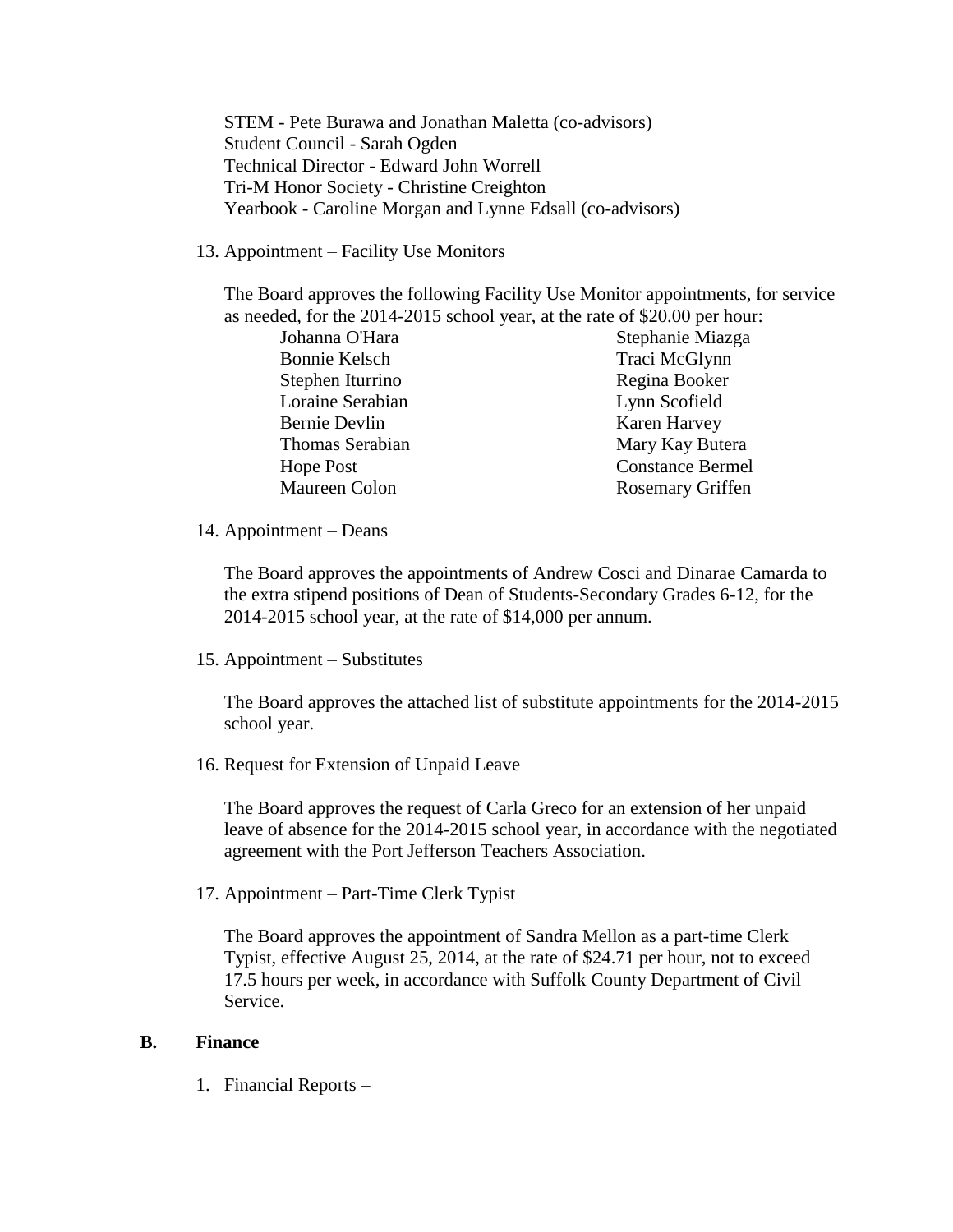The Board approves the following financial reports: Claims Audit Report - Month of June Cash Flow Analysis - Month of June Fund Balance Projected New Budget Transfers June Warrants & Treasurer Reports Fund Name Warrant # General Fund 68-70, 73-81 School Lunch Fund 21, 22, 24 Federal Fund 27-31 Capital Fund 6-8 Trust  $& \text{Agency}$  6-10 Payroll 26-30 Royal Fund 7 Scholarship Fund 3 Trial Balance - July 2013 – June 2014 Revenue Budget Status - July 2013-June 2014 Appropriation Status Report - July 2013-June 2014 Budget Transfers - Month of June ExtraClassroom Activity Quarterly Report Ending June 2014

2. Transfer of Reserves

The Board approves the following resolution:

WHEREAS, by action of the Board of Education, the Port Jefferson Union Free School District has previously established certain reserves having the following balances as of the fiscal year ending June 30, 2013:

| <b>Reserves</b>              | <b>Fiscal Year</b> |
|------------------------------|--------------------|
|                              | <b>Ending</b>      |
|                              | 6/30/13            |
| <b>Workers' Compensation</b> | 1,530,711          |
| Unemployment                 | 1,342,002          |
| <b>Compensated Absences</b>  | 2,228,730          |
| <b>Employees' Retirement</b> | 1,971,976          |
| Debt Service                 | 2,802,040          |
| <b>Deferred Revenue</b>      | 1,018,501          |
| <b>Total Reserves</b>        | 10,893,960         |

And, WHEREAS, the Port Jefferson Board of Education wishes to utilize and or contribute additional funds where appropriate,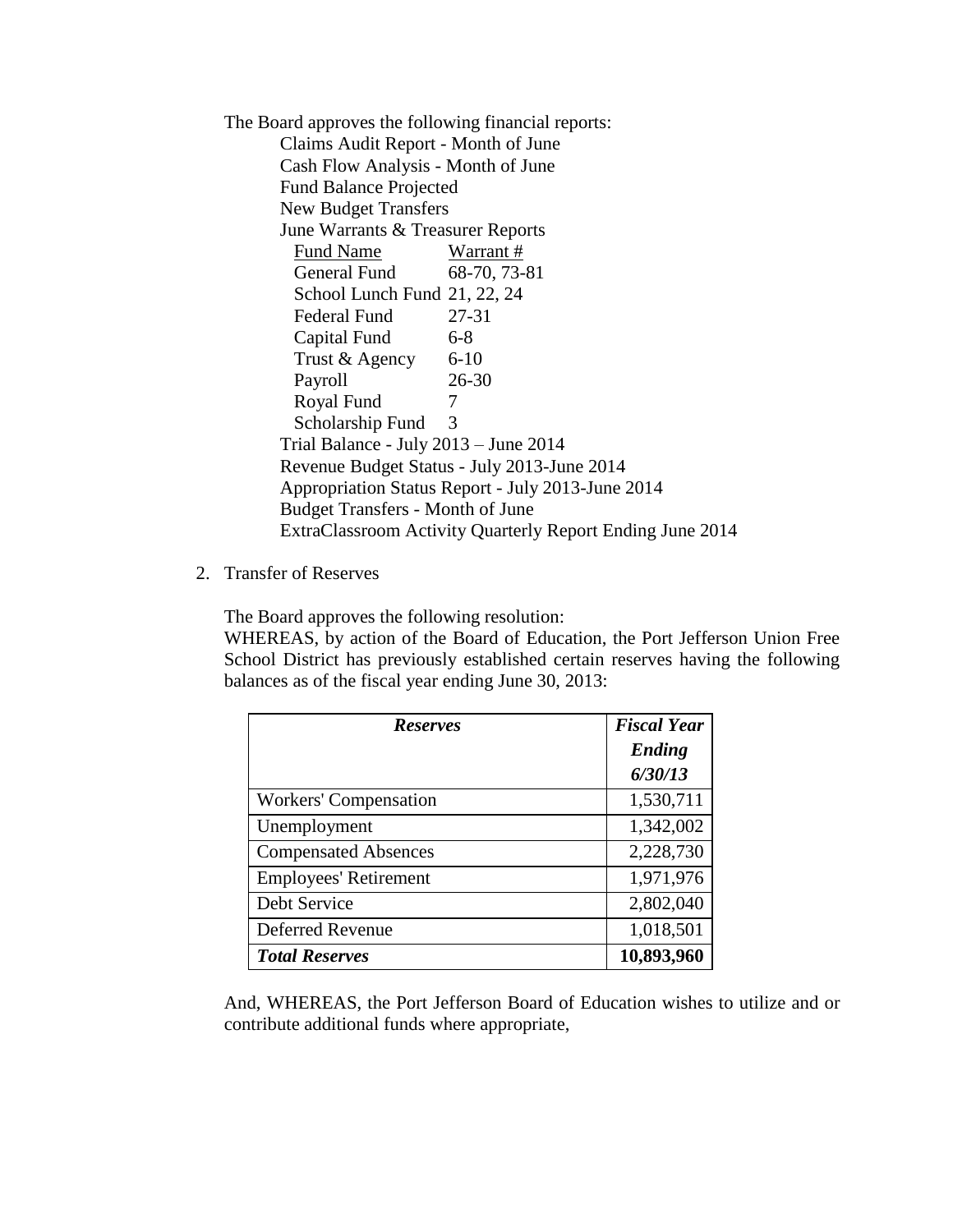NOW BE IT RESOLVED that the Port Jefferson Board of Education hereby authorizes transfers of 2013-14 fund balance to any of the properly established reserves not exceed:

| <b>Reserves</b>              | <b>Transfers</b> |
|------------------------------|------------------|
|                              | Not to           |
|                              | <b>Exceed</b>    |
| Workers' Compensation        | 250,000          |
| Unemployment                 | 250,000          |
| <b>Compensated Absences</b>  | 500,000          |
| <b>Employees' Retirement</b> | 1,000,000        |
| <b>Deferred Revenue</b>      |                  |
| <b>Total Reserves</b>        | 2,000,000        |

3. Free and Reduced Price Meal Policy Statement

The Board approves the Free and Reduced Meal Policy Statement, including the Family Income Eligibility Criteria, for the 2014-2015 school year.

4. Award of Bid – Food Service Program

The Board awards the Food Service Program bid for the 2014-2015 school year to the lowest bidder, Aramark Education Services, LLC.

5. Lunch Prices

The Board approves the lunch prices for the 2014-2015 school year at the following rates:

| <b>Elementary School Lunch</b> | \$2.70 |
|--------------------------------|--------|
| Secondary School Lunch         | \$2.95 |
| <b>Elementary Milk</b>         | \$.45  |
| <b>Secondary Milk</b>          | \$.45  |
| 2 <sup>nd</sup> Tier Meal      | \$3.00 |

6. Acceptance of Donation

The Board gratefully accepts the donation of 36 Dell computers from the CREATE program through the State Education Department to be used for instructional purposes.

7. Membership Renewal – NYSSBA

The Board approves renewal of membership to the New York State School Boards Association at a cost of approximately \$13,000.00 for the 2014- 2015 school year.